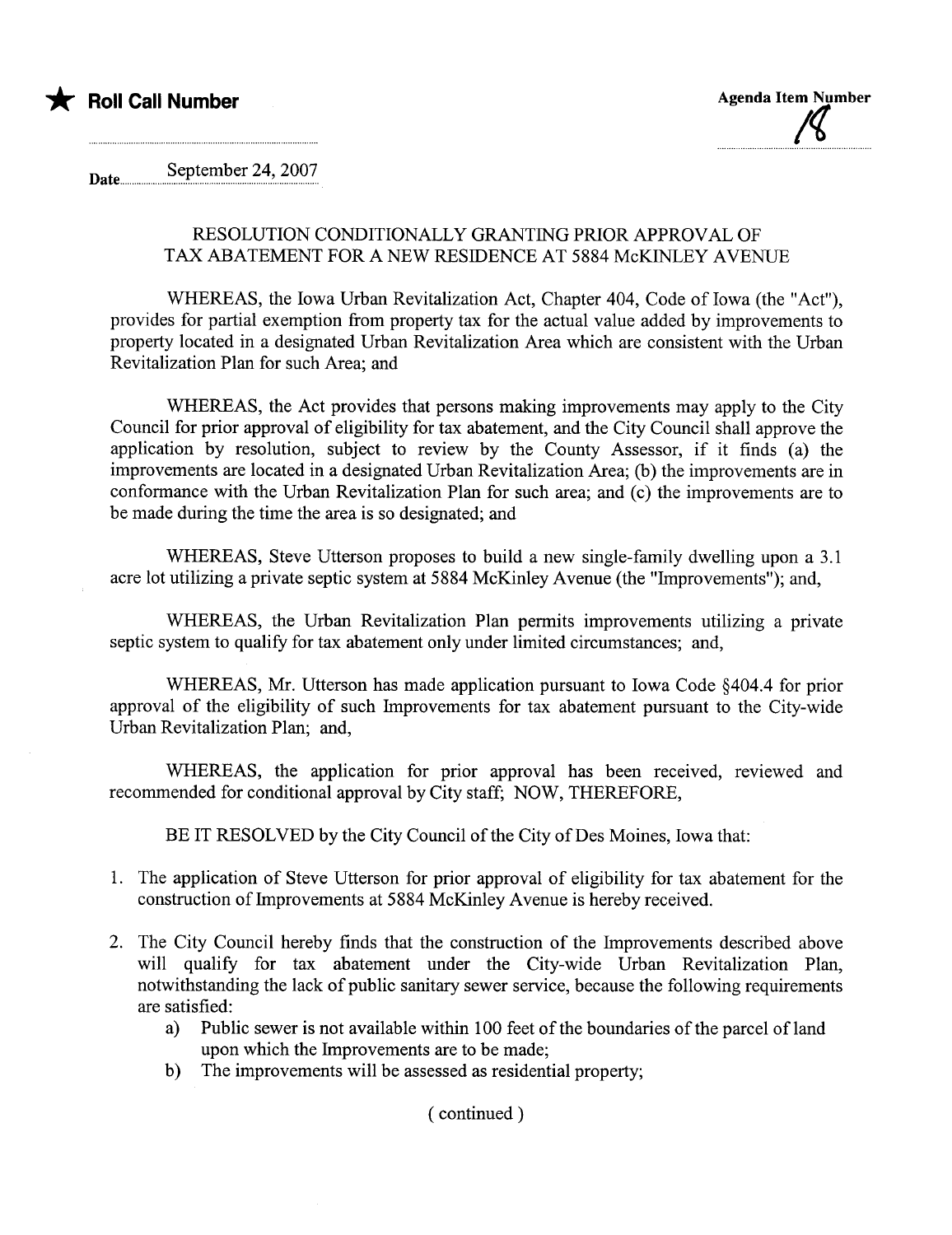

 $\overline{a}$ 

# Date.... September 24, 2007

- -2-
- c) The parcel of land upon which the Improvements wil be made was created prior to July 1, 1999, and not thereafter voluntarily reduced in size;
- d) The owners will enter into an agreement in a recordable form acceptable to the Legal Deparment agreeing to connect to the public sewer system when it becomes available and waiving the right to protest the assessment for such sewer;
- e) The construction of the Improvements will not jeopardize future development and improvements in the vicinity, considering the following factors:
	- i) The location of the Improvements allows for future development to urban densities.
	- ii) the location of the Improvements do not interfere with the logical extension of streets, water, sewer and other public infrastructure to serve future development in the vicinity; and,
	- iii) The Improvements are reasonably accessible by emergency vehicles.
- 3. The City Council hereby finds that the proposed Improvements are located in the City-wide Urban Revitalization Area and are in conformance with the Urban Revitalization Plan for the City-wide Urban Revitalization Area.
- 4. The application for prior approval of eligibility for tax abatement is hereby approved, subject to the Improvements being completed as represented in the application prior to December 31, 2008. As provided by Iowa Code §404.4, such prior approval shall not entitle the owners to. exemption from taxation until the improvements have been completed and found to be qualified real estate.

(Council Communication No. 07-  $\frac{59}{6}$ )

.

MOVED by to adopt.

FORM APPROVED:

Roger K. Brown<br>Assistant City Attorney<br>NGL ACTION | YEAS | NAYS

C:\Rog\Revit\Admin\Pre-Approval\5884 McKinley\RC Pre-Approve.doc

## COWNIE COWNER CERTIFICATE

City Clerk

| <b>HENSLEY</b>        |                 | I, DIANE RAUH, City Clerk of said City hereby certify     |  |  |  |
|-----------------------|-----------------|-----------------------------------------------------------|--|--|--|
| <b>KIERNAN</b>        |                 | that at a meeting of the City Council of said City of Des |  |  |  |
| <b>MAHAFFEY</b>       |                 | Moines, held on the above date, among other               |  |  |  |
| <b>MEYER</b>          |                 | proceedings the above was adopted.                        |  |  |  |
| <b>VLASSIS</b>        |                 |                                                           |  |  |  |
| <b>TOTAL</b>          |                 | IN WITNESS WHEREOF, I have hereunto set my hand           |  |  |  |
| <b>MOTION CARRIED</b> | <b>APPROVED</b> | and affixed my seal the day and year first above written. |  |  |  |
|                       |                 |                                                           |  |  |  |

..........................................................................................

COUNCIL ACTION YEAS NAYS PASS ABSENT

**COLEMAN**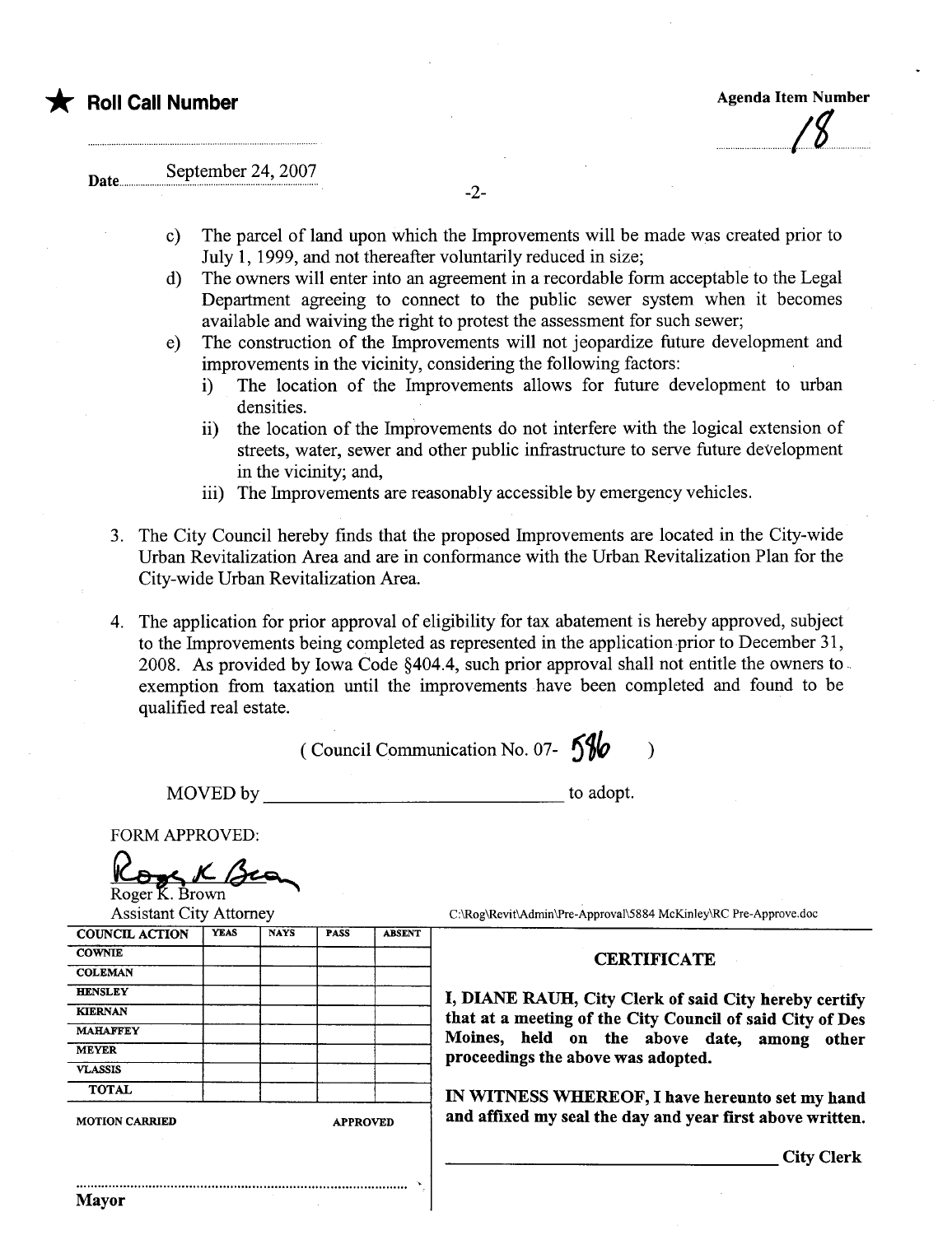$\frac{d\mu}{d\theta}$   $29$ , 2007

- To: Des Moines City Council City Hall 400 Robert D. Ray Drive Des Moines, Iowa 50309-1891
- Re: Request for Pre-approval of tax abatement for a new home to be constructed at 5884 McKinley Avenue utilizing a private septic system.

Dear Mayor Cownie and Members of the Des Moines City Council:

I am requesting pre-approval of tax abatement under the City-Wide Urban Revitalization Plan for a new home to be constructed on a vacant lot I am purchasing at 5884 McKinley Avenue. Construction of the home will be commenced prior to December 31, 2008, under authority of a properly issued building permit, and will be completed prior to December 31,2009. The home will utilize a private septic system and will not be served by the public sanitary sewer system.

I have been advised by the City Legal Department that my new home will not qualify for tax abatement under the City-wide Urban Revitalization Plan, unless the home falls within the exception to the requirement under the Plan that all new buildings shall be served by the public sewer system. The following facts demonstrate that my new home falls within the exception to that requirement.

- . Public sewer is not available within 100 feet of the boundaries of our lot at 5884 McKinley Avenue;
- . My new home will be assessed as residential property;
- . The lot was created prior to July 1, 1999, and not thereafter voluntarily reduced in size;
- . The lot is 3.10 acres in size; and,
- . I agree to cause the owner(s) of the lot to properly execute and record a Declaration of Covenants in form acceptable to the City Legal Department agreeing to connect to the public sewer system when it becomes available and waiving the right to protest the assessment for such sewer;

I hereby request that the City Council grant pre-approval of tax abatement for the new home at 5884 McKinley Avenue, subject to construction and completion of the home upon the schedule identified above, and the proper execution and recording of the Declaration of Covenants.

Sincerdly *<i><u>Steve Utterson</u>* 

666 Walnut Street, Suite 2000 Des Moines, IA 50309

 $C$ opy -  $K$   $S$ rown .<br>L. Italse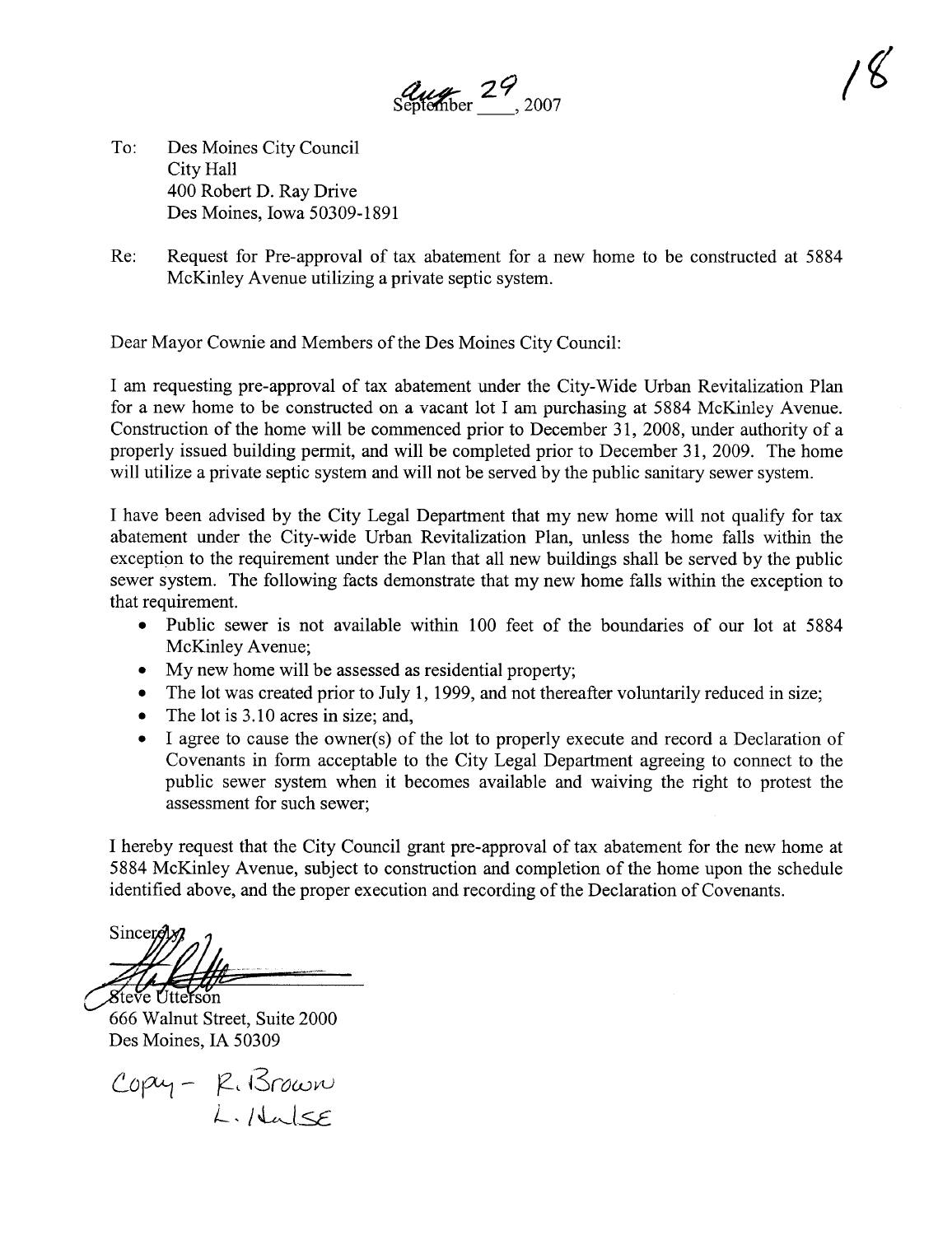**Application of Steve Utterson Example 2008 CONSTRANS SERVICES**<br>Froposed residence at 5884 McKinley Avenue not on the pubic sewer system